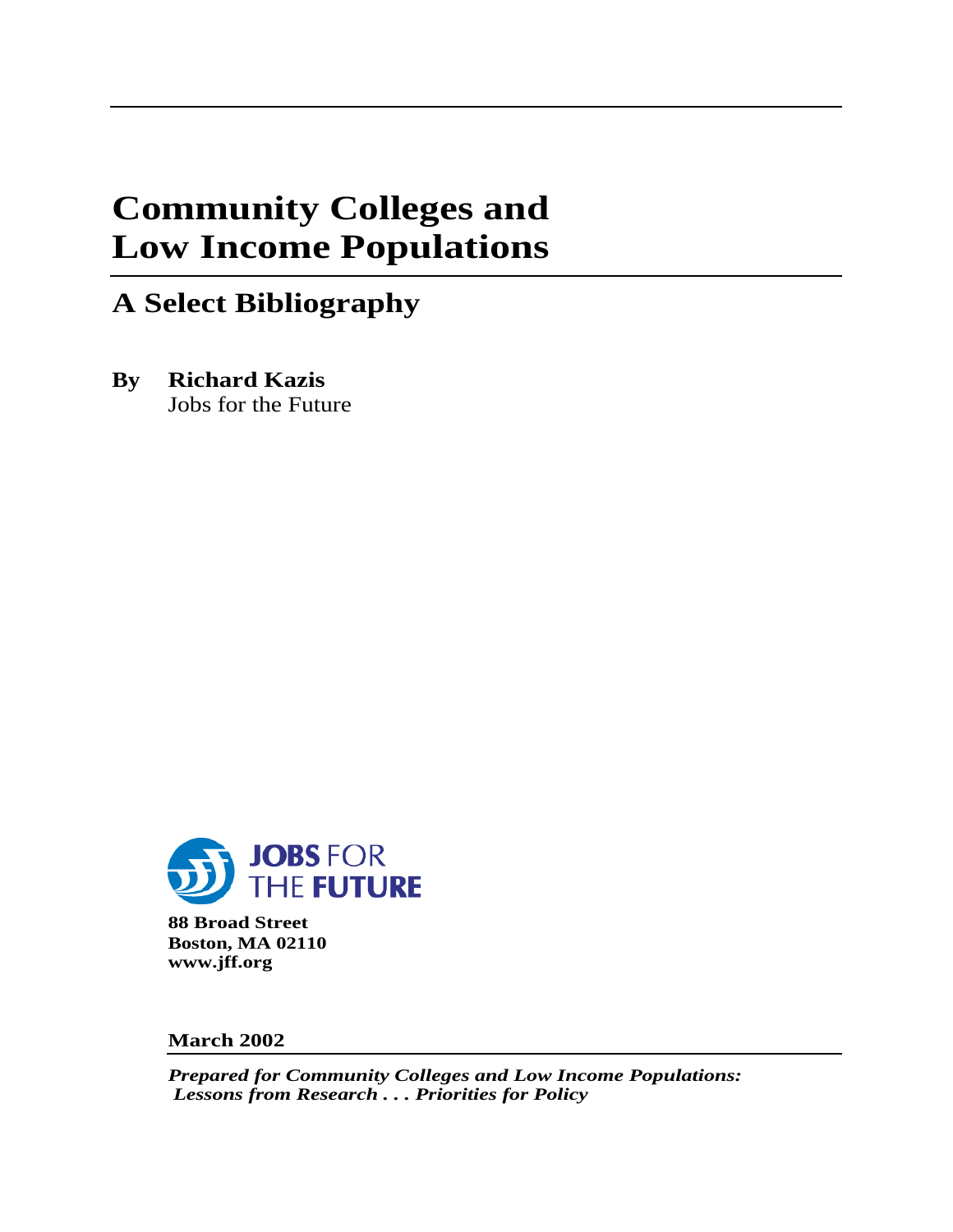## **COMMUNITY COLLEGES AND LOW INCOME POPULATIONS A Select Bibliography**

### **Prepared for**

## *Community Colleges and Low Income Populations: Lessons from Research . . . Priorities for Policy*

## **Updated April 2002**

## **Jobs for the Future**

The following bibliography includes studies, reports, and books that address different aspects of the topic of the conference Community Colleges and Low Income Populations. Some works are descriptive, focusing on trends and statistics for community colleges and higher education in general. Others focus on particular challenges facing community colleges as they work to improve their services for low-income populations (e.g., remedial education, instructional quality, student financial aid, transfer, non-credit programming).

Many of these studies recommend practices and policies that can advance the equity agenda; some propose strategies for promoting desired changes. Together, these publications provide a rich library of data, case studies, assessments, and proposals related to community colleges and their efforts to help low-income youth and adults advance.

Note: The bibliography combines an earlier version distributed at the conference with additional materials from conference participants.

This project has been funded by the Annie E. Casey, Ford, and KnowledgeWorks foundations.

#### **Adelman, Clifford. 1999. Answers in the Tool Box: Academic Intensity, Attendance Patterns, and Bachelors Degree Attainment. Washington, DC: US Department of Education.**

The report is based on a study of academic and socioeconomic factors, such as high school curriculum intensity and quality, class rank, grade point average, scores on standardized tests, family income and parents' education, and how they relate to eventual attainment of a bachelor's degree. Results show that by far the most significant factor is curriculum intensity and quality. The highest level of mathematics studied has the strongest relationship to eventual attainment of a bachelor's degree. Finishing a course beyond the level of Algebra 2 (for example, trigonometry or pre-calculus) more than doubles the odds that a student who enters postsecondary education will complete a bachelor's degree.

#### **Adelman, Clifford. May/June 2000. A Parallel Universe, Expanded: Certification in the Information Technology Guild. Washington, DC: US Department of Education.**

An updated version of an earlier article, this paper looks at the certification system that has emerged in the information technology industry, granting 1.7 million certification in the 1990s outside the traditional higher educational structure. Adelman argues for the need to understand this emerging "parallel universe" and to include it in our assessments of future demand for higher education, provision of learning opportunities, and other higher education research and policy. Download at:

www.aahe.org/change/paralleluniverse.htm.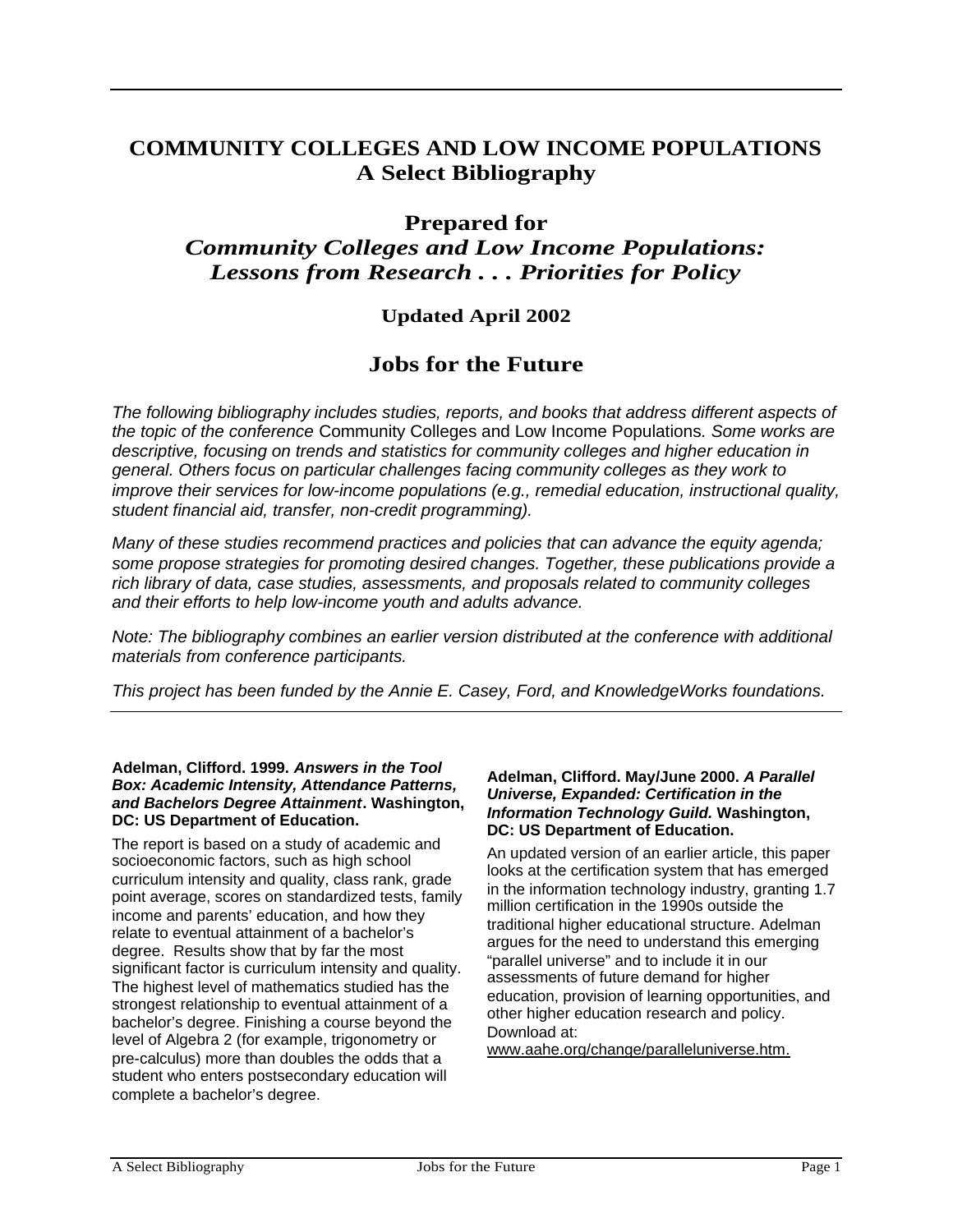#### **Advisory Committee on Student Financial Assistance. 2000. Access Denied: Restoring the Nation's Commitment to Equal Educational Opportunity. Washington, DC: Advisory Committee on Student Financial Assistance.**

The Advisory Committee is an independent body established by federal law to advise the Congress and the Secretary of Education on student financial aid policy. This report documents a growing gap in the availability of financial aid for students from low-income families. The report argues that this gap is serious even for academically qualified young people who could attend four-year schools but do not because of financial need. The report explains how economic and demographic pressures, combined with policy changes away from need-based aid and student decisions in response to inadequate aid, are making inevitable an income-related widening in participation, persistence, and completion gaps in the coming 15 years.

#### **Alssid, Julian L., David Gruber, Davis Jenkins, Christopher Mazzeo, and Brandon Roberts. 2002. Community College Career Pathways Report. New York and San Francisco: Workforce Strategy Center.**

This national study identifies practices and policies that put community colleges at the center of regional workforce development systems. The research is designed to help community college leaders; community, regional, and state policymakers; and funders understand the ways in which community colleges can effectively provide individuals with education and training that leads into a career progression. Funded by the James irvine Foundation and the Ford Foundation, the study examines and assesses best practices among community colleges, in regional partnerships, and in state policies that foster and support these efforts.

#### **Alssid, Julian L., David Gruber, and Christopher Mazzeo. Forthcoming. Developing Career Ladders: Contextualized Basic Skills Report. New York and San Francisco: Workforce Strategy Center.**

This national study, to be released in spring 2002, examines best-practice examples of contextualized basic skills as a first step in an ongoing career ladder in exemplary programs on community colleges and community-based organizations. The focus of this report is to encourage practitioners in workforce development to collaborate in the development of career pathways that incorporate

contextualized basic skills as a key element. The study, funded by the Annie E. Casey Foundation, consists of a literature review and discussion with leading researchers, the identification of successful program models, and an analysis of best practices in structuring contextualized basic skills as a critical element in developing a career pathway.

#### **California Tomorrow. 2002 A New Look at the 'New Majority' in California Community Colleges: Keeping the Promise Alive for Students of Color and Immigrants. Oakland, CA: California Tomorrow.**

This is an overview description of an ongoing project designed to develop new insights into how the California Community College system is fulfilling its historic mission for the growing number of students of color and immigrant students it serves. The research will combine a literature review and scan of the policy context; in-depth interviews with 300-450 students and 135-185 faculty/staff on nine campuses throughout California; a deep analysis of available system wide data on student participation, completion and transfer rates; documentation of the use and perceived effectiveness of student support, outreach and retention programs; and an analysis of the diversity-focused professional development available and efforts to diversify the faculty. The project will result in publications designed to impact both policy and practice.

#### **Carnevale, Anthony P., and Donna M. Desrochers. 2001. Help Wanted . . . Credentials Required: Community Colleges in the Knowledge Economy. Washington, DC: Educational Testing Service and American Association of Community Colleges.**

This report focuses on the need for marketsensitive credentialling in today's changing, demanding economy. The authors examine the causes and consequences of the proliferation of standards for credentialling skill in community colleges. They raise important questions about the proper balance among degrees, certificates, performance-based certifications, vendor certifications, and noncredit customized training. They challenge community colleges to update planning and offerings in the area of short-term training or risk losing this growing segment of the credentials market. They pose the dilemma of balancing social-equity concerns against the needs of communities, employers, and individuals to adapt to changing economic and technological realities, and they explore the complexities and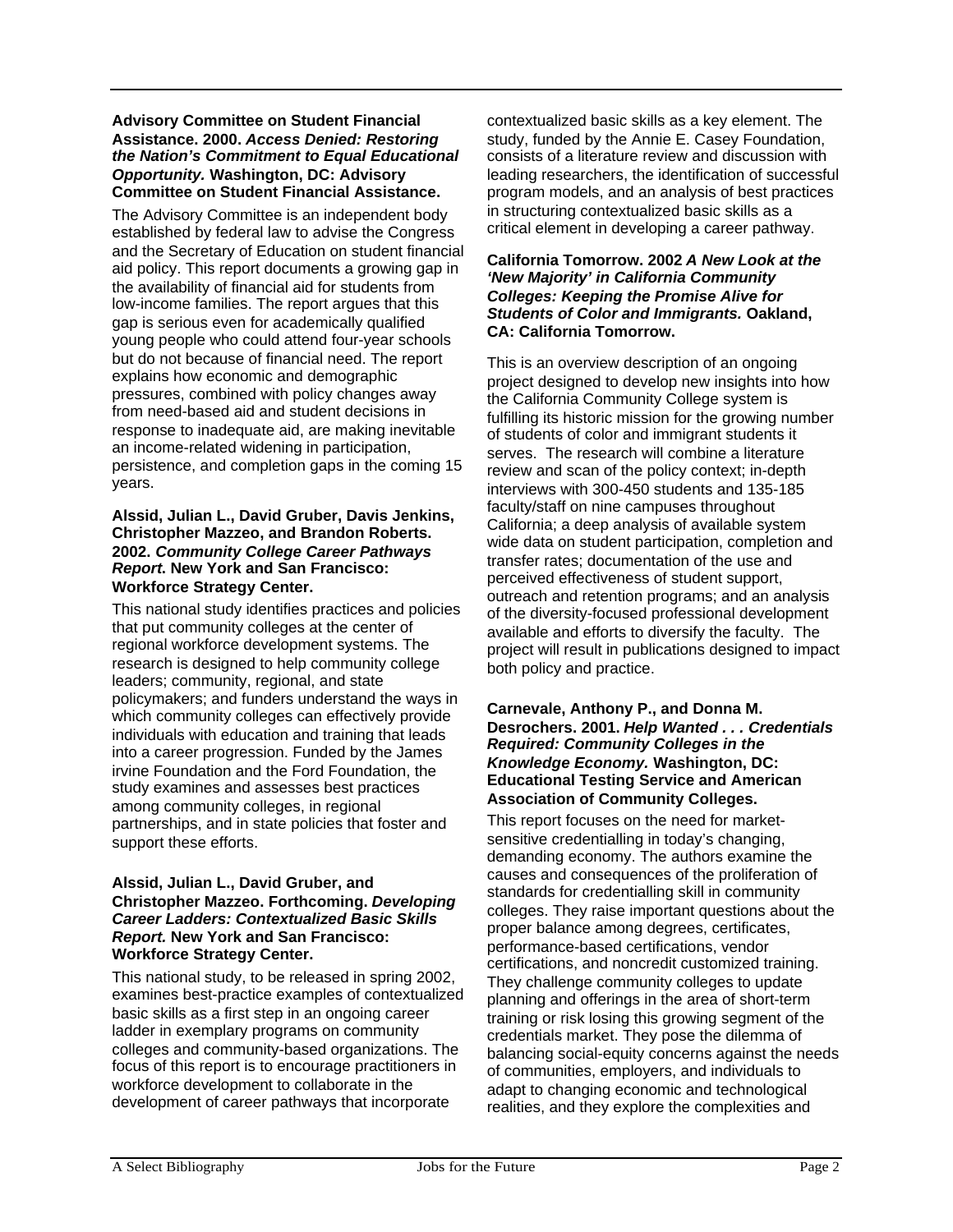importance of meeting both academic and vocational missions in the current environment.

#### **Clark, Richard W. 2001. Dual Credit: A Report of Programs and Policies that Offer High School Students College Credits. Seattle: Institute for Educational Inquiry.**

Clark reports on the status of programs through which high school students acquire dual credits (high school and college) and presents recommendations for actions related to these programs. These programs enroll a large and growing number of students. The report includes the arguments of proponents and critics. From the perspective of this conference, the phenomenon raises two important issues: 1) the potential for restructuring the sequence of formal schooling and the transition to higher education; 2) the danger that dual credits will drive a further wedge between those who are qualified for college by the eleventh grade and less-skilled, frequently low-income students who cannot take advantage of these accelerated programs.

#### **Coley, Richard. 2000. The American Community College Turns 100: A Look at its Students, Programs, and Prospects. Princeton, NJ: Educational Testing Service Policy Information Center.**

This is an overview of the status of America's community colleges: student characteristics, enrollment patterns, credentials granted, transfer outcomes, and demographic trends and pressures. Texts and charts convey the diversity of today's community college programs and students and the challenges that these institutions face as they adapt and expand their agendas.

**Community College of San Francisco. 2001. Prospectus for a National Articulation and Transfer Network (NATN): Building an Alternative Pathway for Underserved Student Populations to Access Historically Black Colleges and Universities, Hispanic Serving Institutions, and Tribal Colleges and Universities. San Francisco: City College of San Francisco.**

Through this collaboration, the nation's large urban community colleges and select culturally enriched colleges and universities will work with the member schools of the Council of the Great City Schools to establish linkages that provide an alternative pathway through higher education for traditionally under-represented students. Expected outcomes

are: 1) increased access to career, program, and college admission information; 2) creation of a K-16+ pipeline that focuses on minority student access, retention, and success; 3) improved levels of access to baccalaureate degrees for underrepresented minorities; and 4) creation of a sustainable Web-based, online interactive technological infrastructure for students, parents, guidance counselors, faculty, and participating institutions /segments.

#### **Community College Research Center. 1998- 2001. CCRC Briefs. New York: Community College Research Center, Teachers College.**

CCRC has published a set of excellent briefs on the issues and opportunities facing community colleges that seek to serve low-income populations more effectively. Titles include: Multiple Missions of Community Colleges: Conflicting or Complementary; The New Economic Development Role of the Community College; From Black Box to Pandora's Box: Evaluating Remedial/ Developmental Education; Community College and Secondary School Collaboration on Workforce Development and Education Reform; and Unrealistic Plans and Misdirected Efforts: Are Community Colleges Getting the Right Message to High School Students?

#### **Education Commission of the States. 1998- 2000. Policy Papers. Denver: Education Commission of the States.**

ECS has published several useful Briefs on the issues and opportunities for community colleges as they try to improve their effectiveness for lowincome populations. Titles include: Fostering Student Retention and Success at the Community College, Community Colleges: Connecting the Poor to Good Jobs, and Remediation: A Must for the  $21<sup>st</sup>$  Century Learning Society.

#### **Education Commission of the States. 2001. State Funding for Community Colleges: A 50- State Survey. Denver: Education Commission of the States.**

According to ECS's July 2000 survey of its constituents, financing colleges and universities is the number one postsecondary education concern among state policymakers. To give policymakers data with which to address this issue, the ECS Center for Community College Policy provides the results of a 50-state study of community college finance. This report presents a snapshot of "what is" in regard to how states finance two-year colleges, as well as related enrollment policies,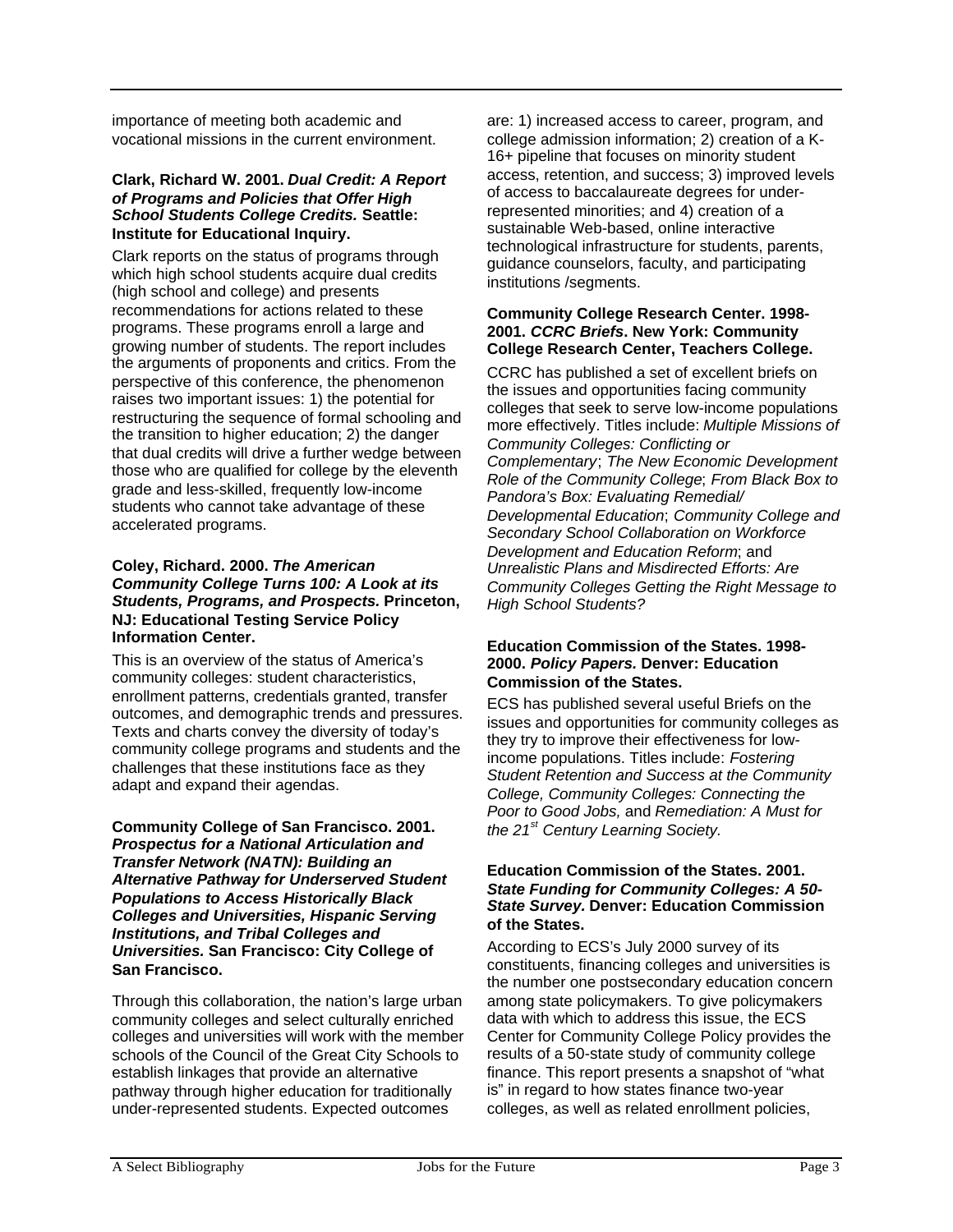tuition and fees policies, and state accountability measures.

#### **Fitzgerald, Joan. 2000. Community Colleges as Labor Market Intermediaries: Building Career Ladders for Low-Wage Workers. Boston: Northeastern University, Center for Urban and Regional Policy.**

Fitzgerald looks at the experience of three community colleges—Shoreline, South Seattle and Denver—in the design and development of career ladder programs that help low-wage workers advance into better-paying jobs. She argues that, to succeed, community colleges must not only connect job seekers with good jobs; they must also work with employers to improve job quality. She uses the case studies to draw broad conclusions about the appropriate roles for community colleges in career ladder strategies and the limits to their ability to serve as labor market intermediaries that influence employers to create better jobs. Download at:

www.newschool.edu/milano/cdrc/pubs/Fitzgerald.C C.0201.pdf

#### **The FutureWorks Company. Forthcoming. Student Aid for Working Adults and Lifelong Learning: Findings from an Analysis of Potential Need and Available Resources. Belmont, MA: The FutureWorks Company.**

This study, to be released later this year, analyzes the financial-aid constraints facing working adults who pursue education and training at less than a half-time basis (fewer than six credit hours per semester). The principal finding is that traditional financial assistance programs typically fail to meet the occupational and skill development needs of full-time working adults whose job and family obligations preclude them from taking careerenhancing courses more than half-time. This interim report is part of a larger study on how state and federal financial aid programs can better support the education and training needs of lowincome working adults.

#### **Golonka, Susan, and Lisa Matus-Grossman. 2001. Opening Doors: Expanding Educational Opportunities for Low-Income Workers. New York and Washington: MDRC and the National Governors Association.**

Based on a roundtable involving representatives of community and technical colleges and their publicsector partners, this study presents strategies that could help community colleges do a better job of

serving adult welfare recipients and low-wage workers. It emphasizes strategies that can increase access to education and improve the retention of community college students who have little experience of success in either education or the labor market. Recommendations address both college practices and state policies and range from outreach efforts, program and curriculum redesign, employer involvement, public financing issues, and financial aid, supports and incentives that can increase retention.

#### **Grubb, W. Norton. 2001. Guidance and Counseling in Community Colleges. CCRC Brief #12. New York: Community College Research Center, Teachers College, Columbia University.**

This brief summarizes research led by Norton Grubb at the University of California—Berkeley on the range of counseling services and strategies available at community colleges. Preliminary results indicate an emphasis on "academic" counseling to provide information on the requirements for completion of programs and transfer but relatively little to help students make decisions about their occupational futures. Most colleges emphasize relatively traditional one-onone counseling sessions, though there is evidence of some innovative alternatives. This is one of a number of Briefs on different community college topics available from the Community College Research Center at www.tc.columbia.edu/ccrc.

#### **Grubb, W. Norton, and Associates. Honored But Invisible: An Inside Look at Teaching in Community Colleges. New York: Routledge, 1999.**

One of the few close looks at the quality of instruction in community colleges, this study is based on observations of over 250 teachers and interviews with over 50 community college administrators. The authors note the relative neglect of strategies that can improve the quality of teaching within a college. They explore the cultural, institutional, and fiscal challenges to improved instructional quality in academic and vocational degree programs, developmental education, and literacy programs. The authors also point to strategies that hold promise for improving teaching and learning, such as integrating academic and vocational learning, investing in staff development, and creating learning communities, and they address relevant institutional and public policy issues.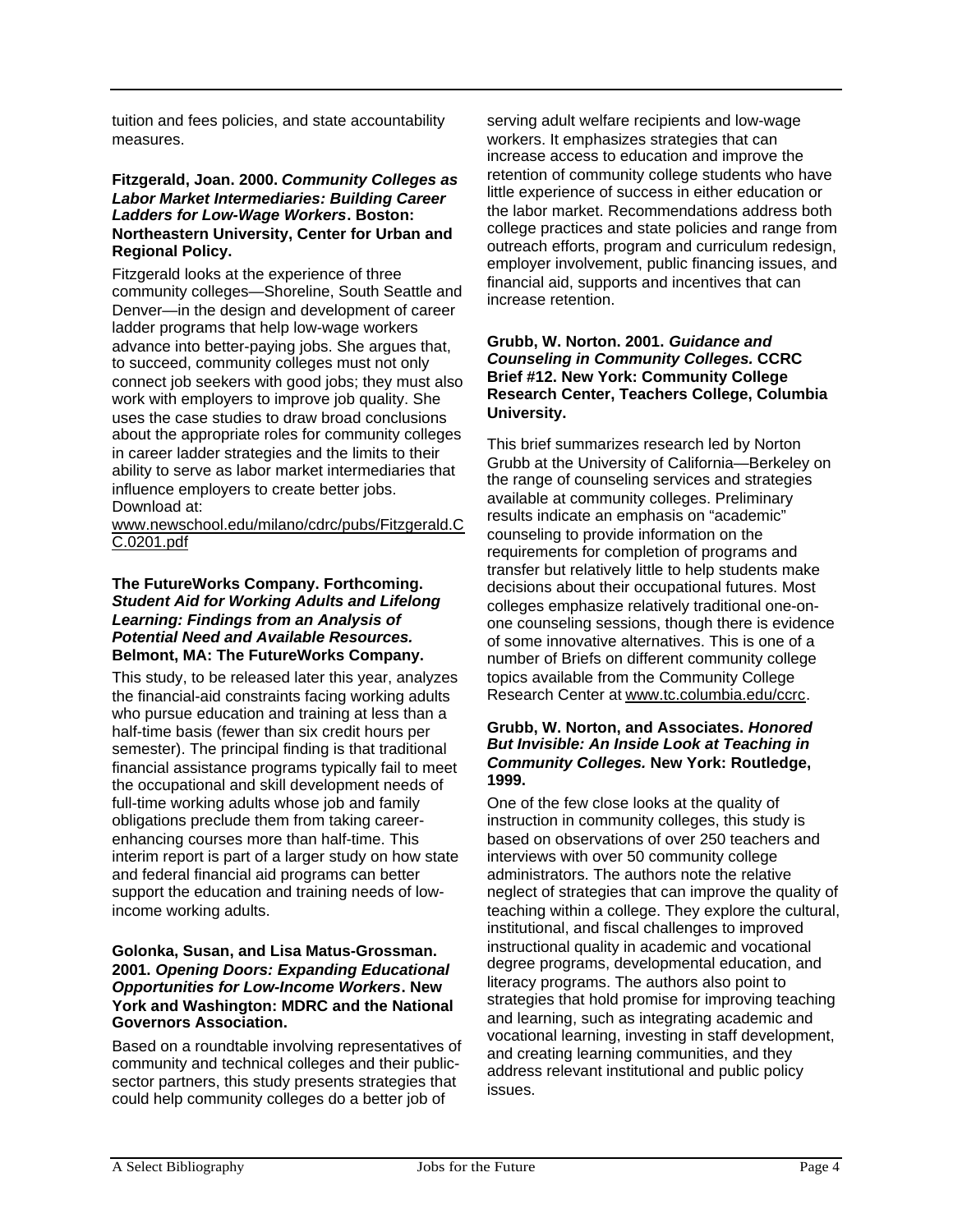#### **Grubb, W. Norton. 2001. "Second Chances in Changing Times: The Roles of Community Colleges in Advancing Low Wage Workers." In Richard Kazis and Marc Miller (eds.), Low Wage Workers in the New Economy. Washington, DC: Urban Institute Press.**

Grubb summarizes the arguments for community colleges' assuming a greater role in the preparation for further education and better employment of low-wage working adults—and he identifies areas for improvement if the potential is to be realized. He distinguishes among different populations that the institution serves and the implications for college planning and programming. He argues for a reform agenda that focuses on instruction, support services, and connections to other programs and to employment.

#### **Hungar, Julie Yearsley, and Janet Lieberman. 2001. The Road to Equality: Report on Transfer for the Ford Foundation. New York: Ford Foundation.**

This report documents the obstacles facing many students who would like to transfer from community colleges to four-year institutions. It also makes a number of recommendations for college leaders and policymakers on issues ranging from financial aid to admissions and registration, academic support, remedial education, and articulation policies. It includes case studies of state policy environments and transfer performance.

#### **Jenkins, Davis. 2001. "Realizing the Potential of Community Colleges as Bridges to Opportunity for the Disadvantaged." Unpublished paper. Chicago: University of Illinois at Chicago Great Cities Institute.**

A discussion paper prepared initially to inform the Mott Foundation, this analysis provides excellent background on the potential of community colleges to be effective bridges to opportunity for lowincome individuals—and some of the strategies needed to better realize that potential. The report advocates devoting more attention to involving community colleges in sectoral initiatives, engaging policymakers in addressing funding and other obstacles, and paying particular attention to strategies to support working adults, minority youth, and those seriously deficient in basic skills.

#### **Kipp, Samuel III, Derek Price, Jill Wohlford. 2001. Unequal Opportunity: Disparities in College Access Among the 50 States.**

#### **Indianapolis: Lumina Foundation for Education.**

This study assesses the college opportunities available to all citizens across the 50 states. It classifies more than 2,800 colleges and universities in the 50 states and the District of Columbia according to their "accessibility" to typical state residents seeking undergraduate study. Accessibility requires two components: admissibility (whether a college will admit typical college-bound students in that state) and affordability (whether such students can afford to attend). Unequal Opportunity presents a comprehensive picture of student accessibility to the nation's undergraduate institutions, whether two-year or four-year, public or private. It highlights inequalities among socioeconomic groups in terms of college access—and how these patterns vary from state to state.

#### **Liebowitz, Marty, Leslie Haynes and Jane Milley. 2001. Driving Change in Community Colleges: Building Systems for Advancement to Self-Sufficiency. Boston: Jobs for the Future.**

This report, prepared initially for the Ford Foundation, assesses the levers for change that can help move community colleges toward more effective strategies for helping low-income adults advance to family-supporting jobs. Based on interviews with leaders in a number of community colleges and with state and federal policy analysts and advocates, it focuses on three important forces for change: 1) institutional leadership within a community college; 2) partners among local employers and community-based institutions; and 3) policy innovation, particularly at the state level. The report recommends how foundation investments can encourage the effective use of these three levers for innovation and change.

#### **Melendez, Edwin and Carlos Suarez. 2000. Opening College Doors for Disadvantaged Hispanics: An Assessment of Effective Programs and Practices. New York: New School University.**

This study assessed and collected data on four training demonstration projects funded by the U.S. Department of Labor and developed in collaboration with the Hispanic Association of Colleges and Universities. The projects aimed to create or promote innovative strategies and approaches within community colleges and universities to provide training and employment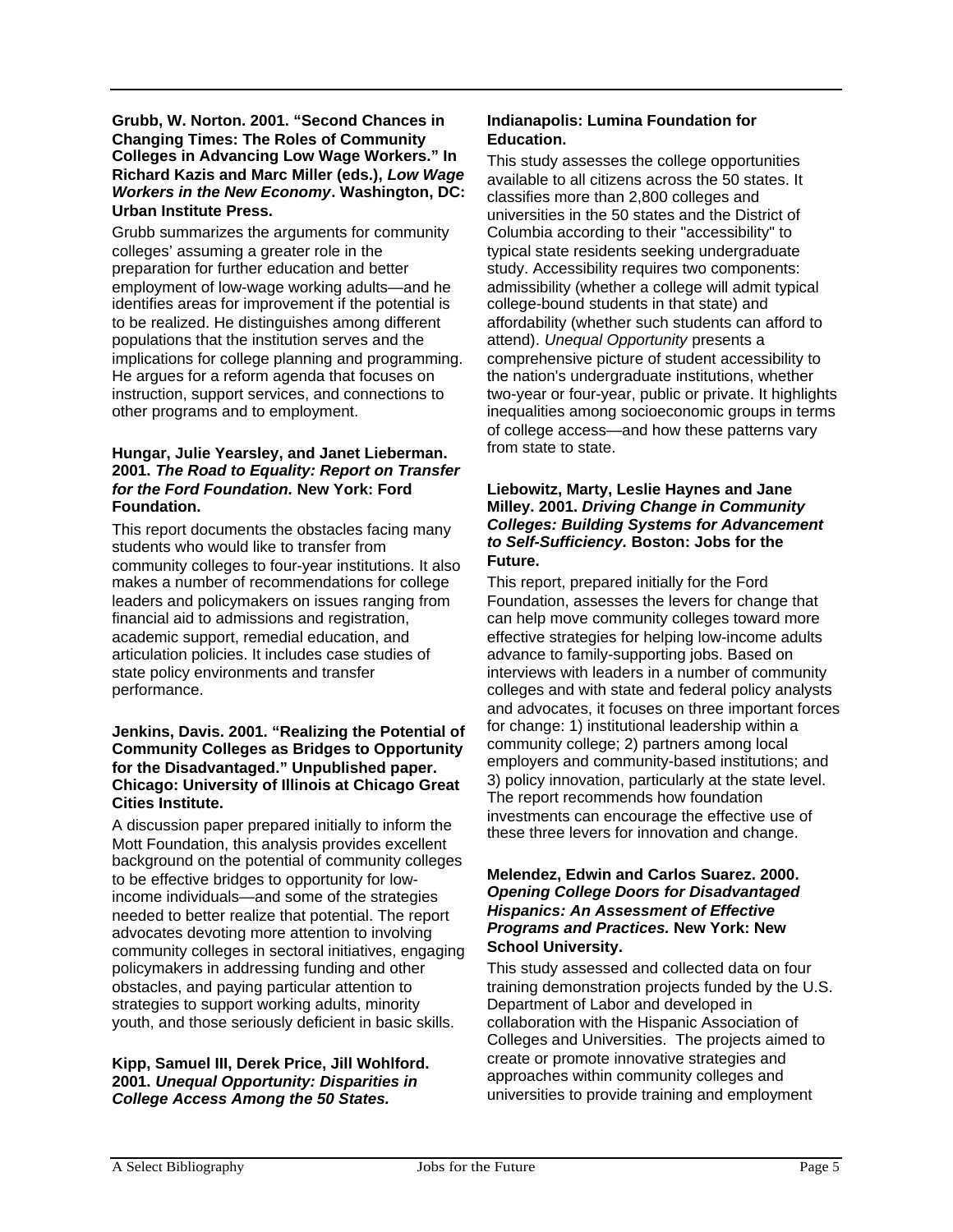opportunities for economically disadvantaged Hispanics. Two of the programs offered systems to support students as they pursue education and training in the college: The HispanicNET Program of the Albuquerque Technical Vocational Institute; and The Better Opportunities for Hispanics program of Miami Dade Community College. The other two programs create career ladders in the heath care industry: The Direct Care Workers Program at the Borough of Manhattan Community College; and The Accelerated Associate's Program for Licensed Nurses of the Inter-American University of Puerto Rico. Download at: www.newschool.edu/milano/cdrc/newpubs.html.

#### **Melendez, Edwin, Luis Falcon, Carlos Suarez, Lynn McCormick, and Alexandra de Montrichard. 2000. The Welfare-to-Work Policy Shock: How Community Colleges are Addressing the Challenge. New York: New School University.**

This study examines how, and to what extent, community colleges have implemented welfare-towork programs in response to welfare policy changes. In part, the community colleges' responses have been determined by the various regulations and funding allocations by state and local authorities. Ultimately, though, the researchers found that the extent to which community colleges have responded to the new policy initiatives has been determined by internal factors such as: the college leaderships' commitment to a comprehensive mission for the college; the existence of programs and prior experiences servicing the disadvantaged; faculty and staff attitudes towards non-degree programs; and on-going relations and collaborations with local labor, business, industries and social service agencies. Download at:

www.newschool.edu/milano/cdrc/ford.html.

#### **McCabe, Robert H. 2000. No One to Waste: A Report to Public Decision-Makers and Community College Leaders. Washington, DC: Community College Press.**

This report is a product of a National Study of Community College Remedial Education, organized by the American Association of Community Colleges. McCabe, the former President of Miami-Dade Community College, builds upon a study of 1,520 randomly selected individuals who began remedial programs in 1990 at 25 different community colleges. Of the students, about one-third completed their remedial programs successfully. Follow-up interviews with

71 percent of these successful completers were conducted as a way of understanding the impact of remedial education on their lives, employment, and further education. The report is a readable summary of arguments for increased support and improvement of remedial programming within twoyear colleges.

#### **National Association of Manufacturers. 2001. The Skills Gap 2001. Washington, DC: National Association of Manufacturers.**

The primary finding of this study, conducted by NAM, its Center for Workforce Success, and Andersen is that U.S. manufacturers face a persistent skills gap in the workforce, despite an economic downturn and despite billions of dollars spent on education and training initiatives in the past decade. This is the third time in ten years that NAM has conducted a survey of skills and training issues in the manufacturing sector, including information on employers' preferred training partners.

#### **Phillippe, Kent, ed. 2000. National Profile of Community Colleges: Trends and Statistics, 3rd Edition. Washington, DC: Community College Press.**

Text and charts present an overview of America's community colleges. The charts focus on trends in enrollment and student demographics, funding, credentials granted, staffing, community impacts, and fiscal health. The text focuses on issues that are explicit and implicit in the tables and charts.

#### **Phipps, Ronald A., Jessica M. Shedd and Jamie P. Merisotis. 2001. A Classification System for 2-Year Postsecondary Institutions. Washington, DC: Institute for Higher Education Policy.**

This report explores the development of a classification system for 2-year institutions that can provide a framework for analysis and contribute to the discourse in public policy. The report discusses recent classification strategies put forth by researchers, and outlines a proposed classification system based on data from the Integrated Postsecondary Data Analysis System (IPEDS).